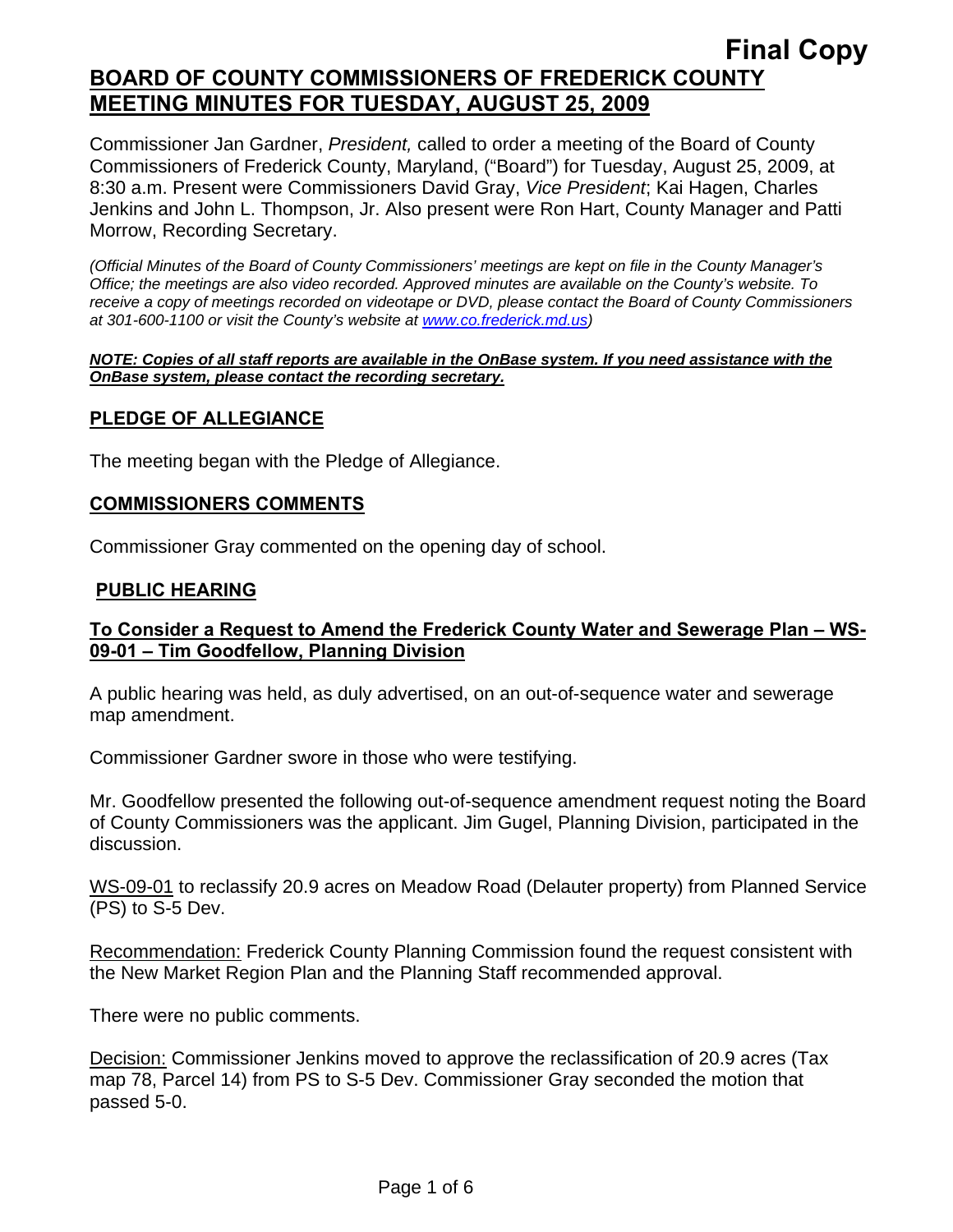# **BOARD OF COUNTY COMMISSIONERS OF FREDERICK COUNTY MEETING MINUTES FOR TUESDAY, AUGUST 25, 2009**

### **WORKSESSION**

## **The City of Frederick - Spring Bank Annexation – Jim Gugel and John Dimitriou, Planning Division**

Mr. Dimitriou presented the staff report and recommendation indicating the City of Frederick's zoning designation of Mixed Use MU-1 was significantly different from the county's Office Research Industrial (ORI) zoning. Jim Gugel, Planning Division, also commented.

Joe Adkins, The City of Frederick (City), commented on the annexation resolution regarding the preservation plans for the two buildings on the property.

Bruce Dean, Esquire, McEvoy and Dean, commented on the request on behalf of the applicant, Spring Bank, LLC.

There were no public comments.

Janet Davis, Planning Division, commented on the historic aspects of the Spring Bank property.

Eric Soter, Planning Division, explained the problems with placing conditions on an approval.

Commissioner Gray moved to deny the express consent approval for the development of the annexed land (Spring Bank property), noting there was a significant difference in the allowable uses and density between the City's MU-1 and the county's ORI zoning. Commissioner Thompson seconded the motion that passed 4-1 with Commissioner Jenkins opposed.

Commissioner Thompson moved to authorize and direct legal staff to request an opinion from the state's attorney general using the facts of this case or hypothetical facts as to whether the zoning applied is proper under Article 23A, Section 9(c)(2) of The Annotated Code of Maryland, given the fact the county government declined to give consent for express approval for development of the annexed land. Commissioner Hagen seconded the motion that passed 5-0.

John Mathias, Office of the County Attorney, commented on the legal issue.

#### **Appointments/Reappointments to Boards/Commissions/Committees – Joyce Grossnickle, Office of the County Manager**

**Historic Preservation Commission** 

Janet Davis, Planning Division, noted the candidates were interviewed.

There was no public comment.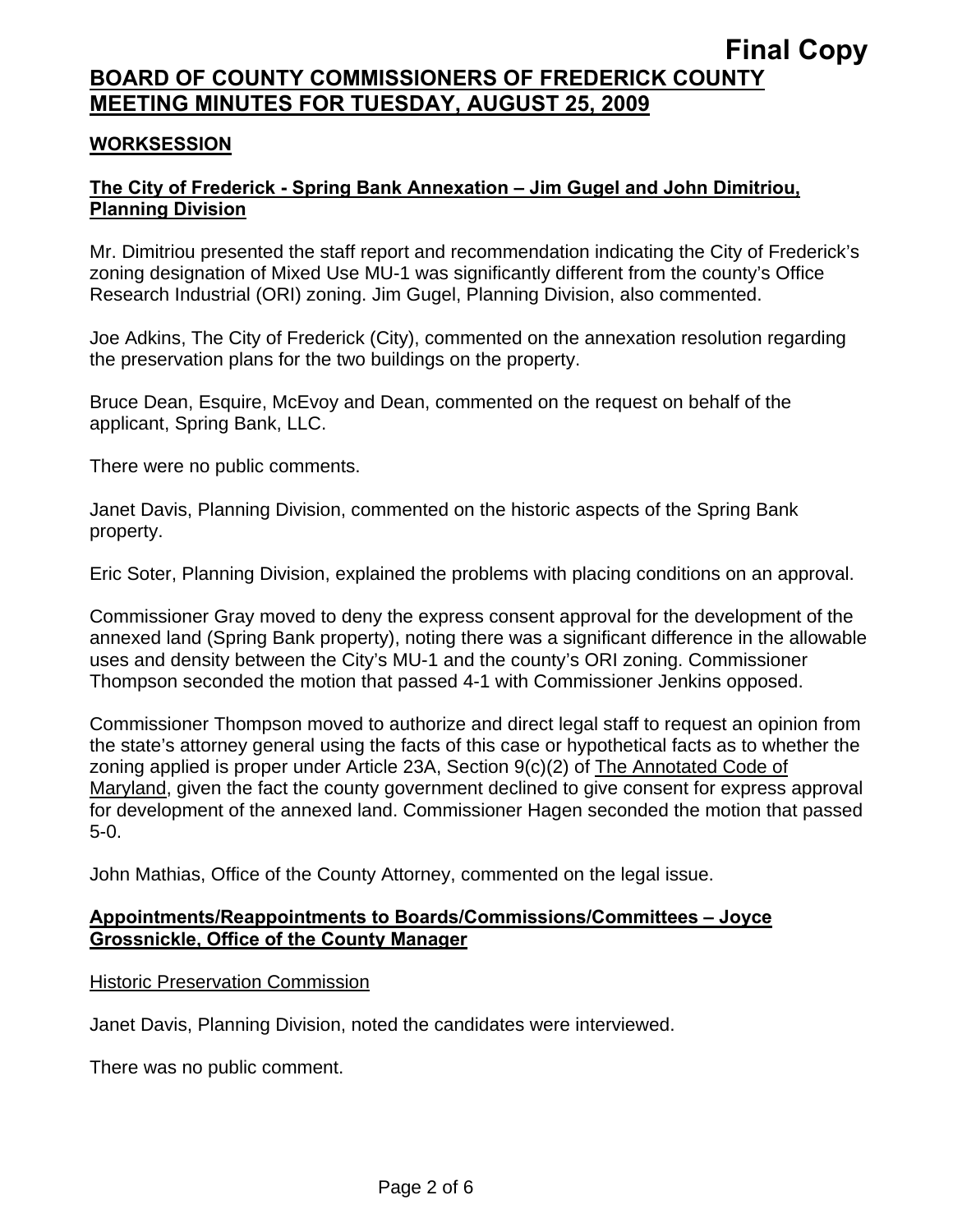# **Final Copy BOARD OF COUNTY COMMISSIONERS OF FREDERICK COUNTY MEETING MINUTES FOR TUESDAY, AUGUST 25, 2009**

Commissioner Hagen moved to reappoint Barbara Wyatt for a three-year term to expire June 30, 2012; reappoint Don Briggs to fill the position vacated by Dr. Powell and serve a threeyear term to expire June 30, 2012; move Whitley Cruey from the second alternative position to fill the position vacated by John Greenwell to serve a three-year term to expire June 30, 2012; and appoint Daniel Hall to serve as one of the alternates for a term to expire June 30, 2012. Commissioner Gray seconded the motion that passed 5-0.

## **ADMINSTRATIVE BUSINESS**

#### **Board of County Commissioners – Liaison Assignments to Various Boards/Commissions/Committees – Joyce Grossnickle, Office of the County Manager**

Ms. Grossnickle reviewed the liaison assignments with the Board.

The Board indicated the assignments to the various boards, commissions and committees would remain unchanged. There was no action taken.

#### **Summary of 2009 Legislative Package and Initiation of 2010 Legislative Considerations – John Mathias, Office of the County Attorney and Ragen Cherney, Office of the County Manager**

Mr. Cherney reviewed with the Board an overview of the 2009 legislative session noting the results of the requested legislation.

Mr. Mathias reviewed the 2010 legislative considerations with the Board.

John Kroll, Finance Division, commented on the position statement on the 5% set aside fund.

The Honorable Rick Weldon, Maryland House of Delegates, commented on the repeal of use of roadways for charitable donations.

The following considerations were requested to be added to the legislative proposals:

- Postmark receipt of tax bills;
- Reduced property tax for agricultural land subject to an agricultural preservation easement;
- Greater flexibility for poultry sales;
- Mandatory recycling; and
- Pay as you throw.

Commissioner Thompson moved to take the Maryland Partial Birth Abortion Ban Act to public hearing. Commissioner Jenkins seconded the motion that passed 4-1 with Commissioner Hagen opposed.

(Commissioner Gardner passed the gavel to Commissioner Gray.)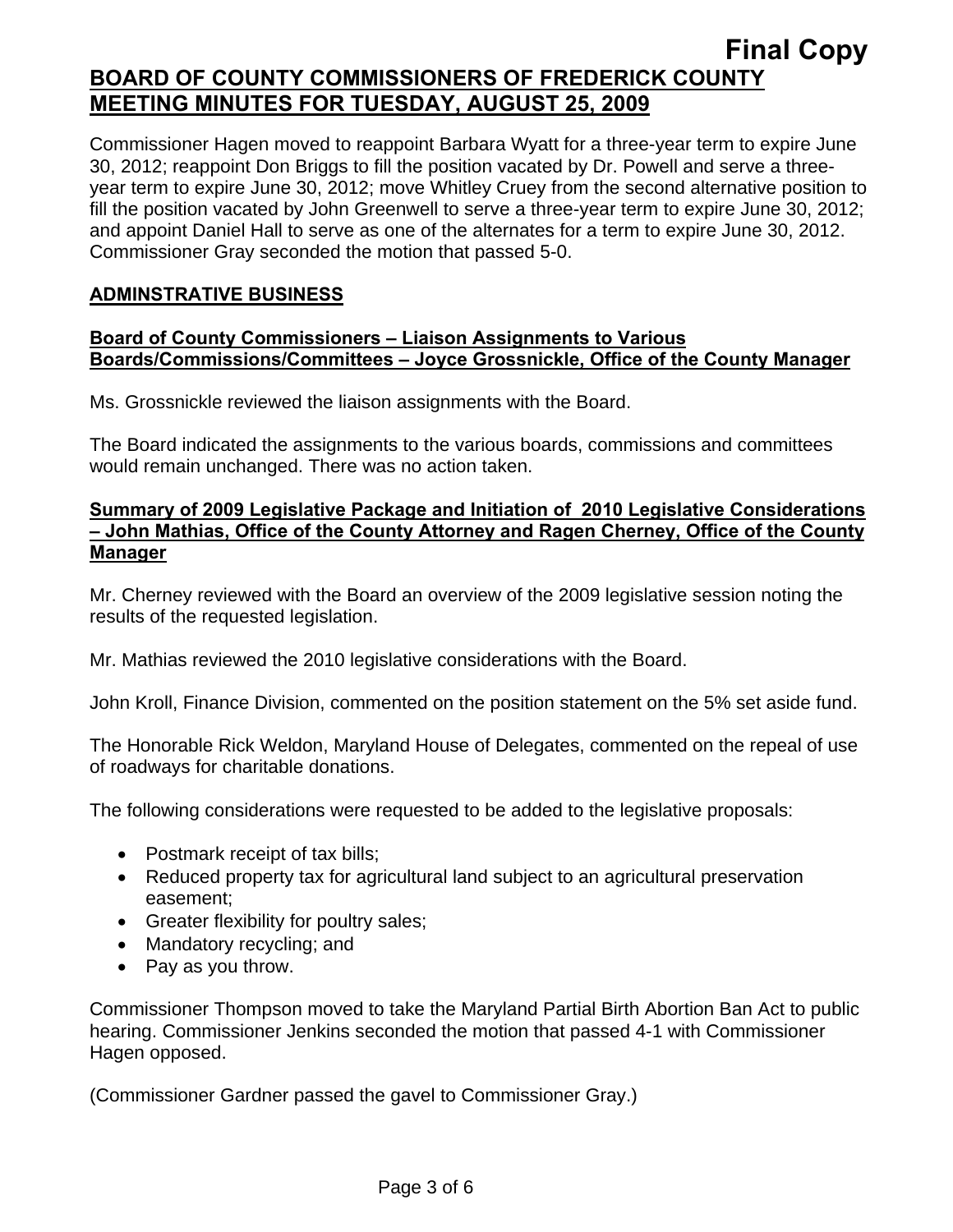# **Final Copy BOARD OF COUNTY COMMISSIONERS OF FREDERICK COUNTY MEETING MINUTES FOR TUESDAY, AUGUST 25, 2009**

Commissioner Gardner moved to take to a separate public hearing the federal and state legislative issues the Board has identified to add to the 2010 legislative package. Commissioner Gray seconded the motion that passed 4-1 with Commissioner Hagen opposed.

(Commissioner Gray passed the gavel back to Commissioner Gardner.)

Commissioner Hagen moved to not take the federal and state issues to public hearing. The motion failed due to a lack of a second.

Commissioner Thompson moved to take the proposed Frederick County mandatory beverage container deposit/return system to public hearing. Commissioner Gray seconded the motion that passed 4-1 with Commissioner Jenkins opposed.

Commissioner Thompson moved to take the beverage container excise tax to public hearing. It was seconded by Commissioner Gray and passed 4-1 with Commissioner Jenkins opposed.

Commissioner Thompson moved to take the Appian Way plan to authorize the Board to use electronic tolls to finance road improvements to public hearing. It was seconded by Commissioner Gray and failed 2-3 with Commissioners Gardner, Hagen and Jenkins opposed.

Commissioner Thompson moved to take the joint resolution for Maryland General Assembly to call for U.S. Constitutional Convention regarding illegal immigration. Commissioner Jenkins seconded the motion that passed 3-2 with Commissioners Gardner and Hagen opposed.

The following chart is a summary of the motions made and the remaining actions taken by the Board regarding the 2010 legislative proposals.

| Legislative Proposal                                                                                    | Gardner                            | Gray | Hagen | Jenkins | Thompson | <b>BOCC Vote</b> |
|---------------------------------------------------------------------------------------------------------|------------------------------------|------|-------|---------|----------|------------------|
| Reduced property tax for agricultural land subject<br>to an agricultural preservation easement.         |                                    |      |       |         |          | ူ                |
| Maryland Constitutional Amendment to prohibit<br>"economic development" takings in Frederick<br>County. |                                    |      |       | ×       |          |                  |
| Proposed state bond bill - Capital equipping of<br><b>Frederick County Public Schools.</b>              | <b>Unanimous Consent to Remove</b> |      |       |         |          |                  |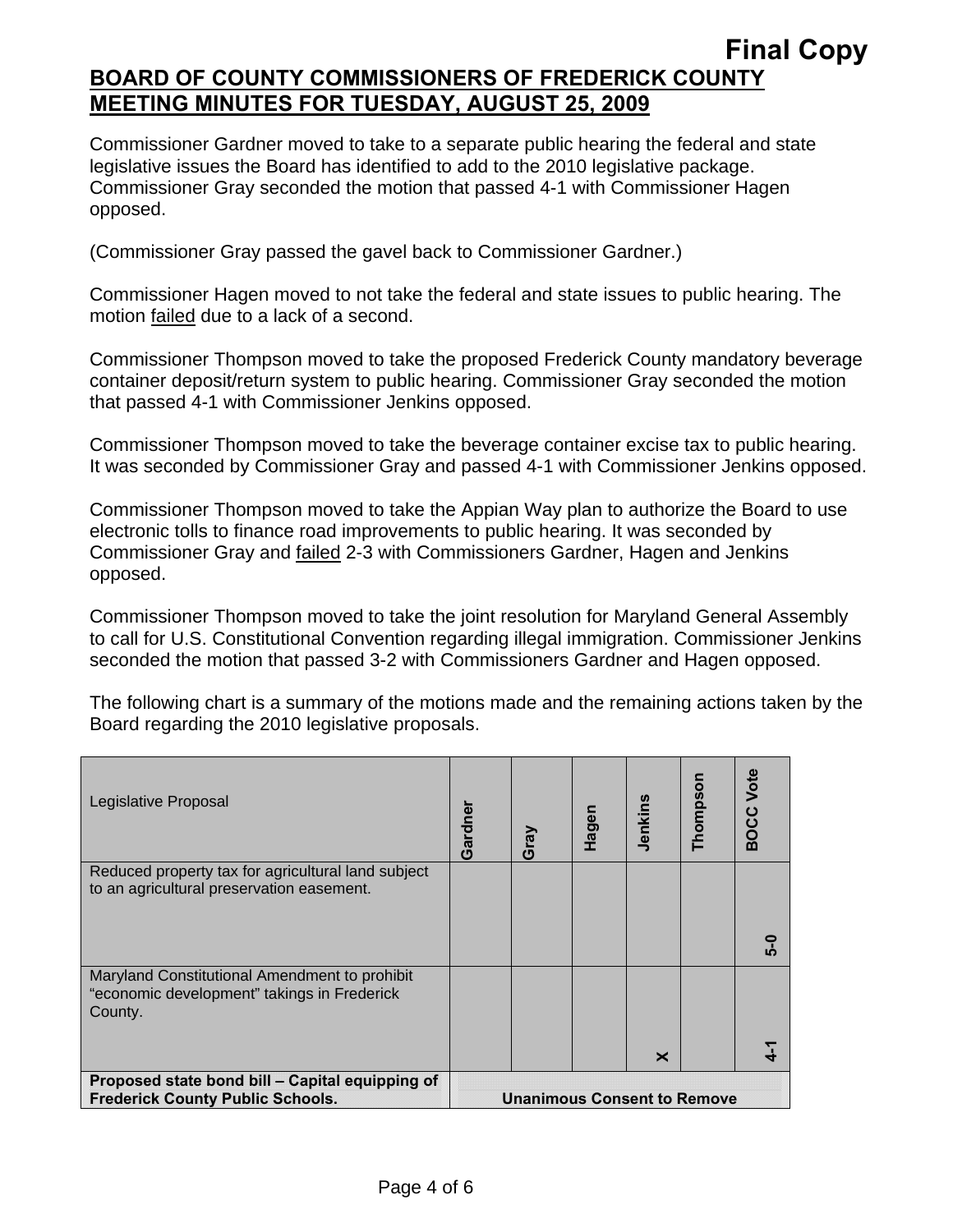# **Final Copy**

# **BOARD OF COUNTY COMMISSIONERS OF FREDERICK COUNTY MEETING MINUTES FOR TUESDAY, AUGUST 25, 2009**

| <b>Proposed Frederick County mandatory</b><br>beverage container deposit/return system.                                               |                                     |      |              | X           |             | $4 - 1$             |  |  |
|---------------------------------------------------------------------------------------------------------------------------------------|-------------------------------------|------|--------------|-------------|-------------|---------------------|--|--|
| Proposed state bond bill - Replacement of<br><b>Frederick County Public Schools playground</b><br>equipment.                          | <b>Unanimous Consent to Remove</b>  |      |              |             |             |                     |  |  |
| <b>Joint Resolution for Maryland General</b><br>Assembly to call for U.S. Constitutional<br>Convention regarding illegal immigration. |                                     | X    | X            |             |             | $3 - 2$             |  |  |
| Appian Way plan to authorize the BOCC to use<br>electronic tolls to finance roadway<br>improvements - State legislation.              | 7                                   |      | 7            | 7           |             | 2.3                 |  |  |
| <b>Compensation for County Commissioners after</b><br>2010 election.                                                                  | <b>Unanimous Consent to Remove</b>  |      |              |             |             |                     |  |  |
| Requirement that pharmacies accept unused<br>medicines for proper disposal.                                                           | Unanimous Consent to Include        |      |              |             |             |                     |  |  |
| Solid waste franchising.                                                                                                              | <b>Unanimous Consent to Remove</b>  |      |              |             |             |                     |  |  |
| Beverage container excise tax.                                                                                                        |                                     |      |              | X.          |             | $4 - 1$             |  |  |
| <b>Maryland Civil Rights Amendment to the</b><br>Declaration of Rights of the State Constitution.                                     |                                     |      | $\mathsf{X}$ |             |             | $4 - 1$             |  |  |
| To require open session negotiations for<br>certain public employees.                                                                 | <b>Unanimous Consent to Include</b> |      |              |             |             |                     |  |  |
| <b>Maryland Partial Birth Abortion Ban Act.</b>                                                                                       |                                     |      | X            |             |             | 4-1                 |  |  |
| <b>Legislative Proposal</b>                                                                                                           | ō<br>Gardn                          | Gray | Hager        | ഗ<br>Jenkir | nos<br>Thom | Vote<br><b>BOCC</b> |  |  |
| <b>Mid-Atlantic Compact on economic</b><br>development issues.                                                                        | <b>Unanimous Consent to Include</b> |      |              |             |             |                     |  |  |
| <b>Pilot program regarding the Family Assistance</b><br>Plan.                                                                         | 7                                   | 7    | 7            |             |             | $2 - 3$             |  |  |
| Count of students whose lawful presence<br>within the United States cannot be reasonably<br>documented.                               | <b>Unanimous Consent to Include</b> |      |              |             |             |                     |  |  |
| <b>Amendment to the Older Americans Act.</b>                                                                                          | <b>Unanimous Consent to Include</b> |      |              |             |             |                     |  |  |